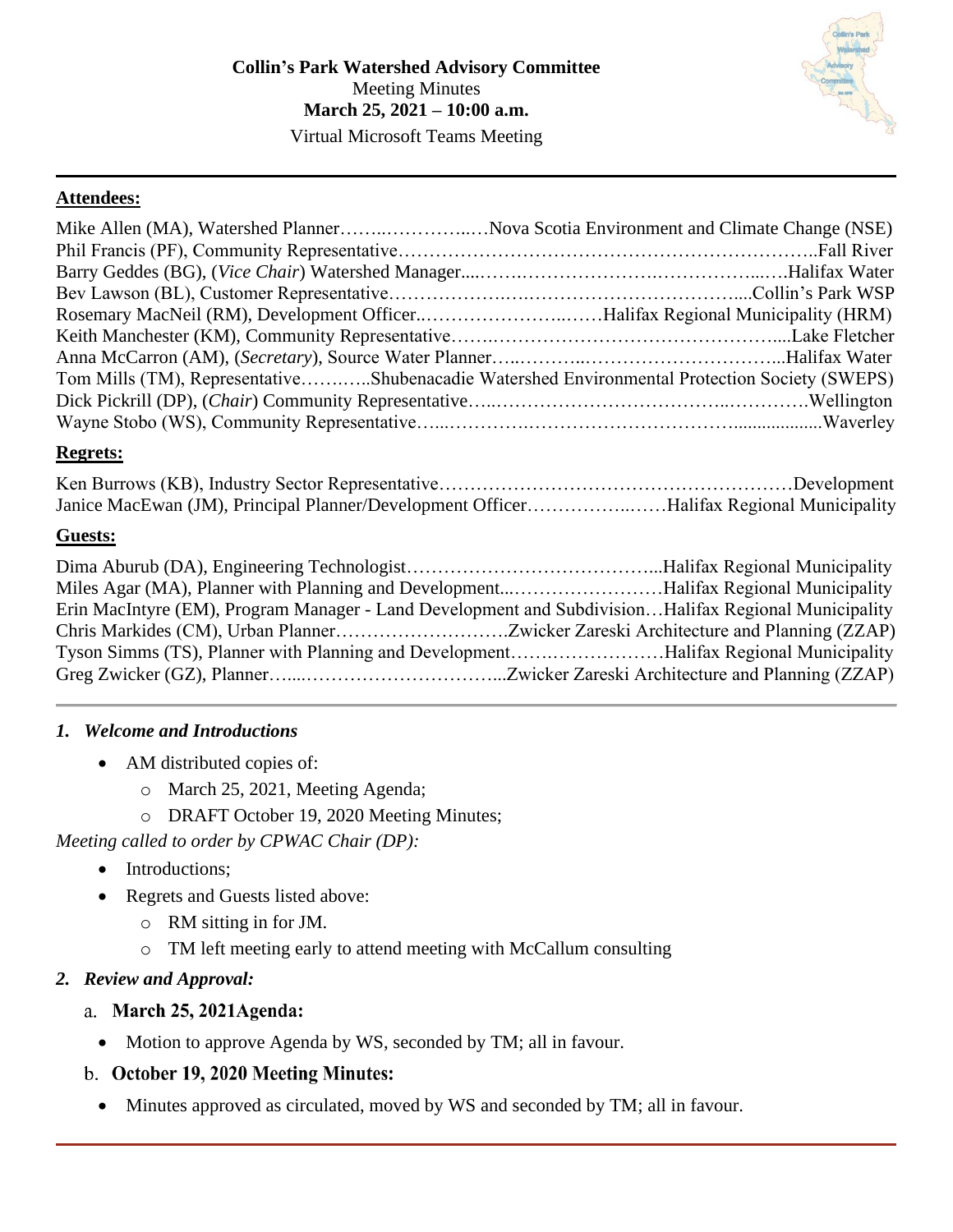| To speed up the process, only negative votes for a motion or question will be asked for,<br>thereby assuming everyone is in favour.                                                                                                                                                                                                                                                                                                                                                                                                                                                                                                                                                                                                                                                                                                                                                                                                                                                                                                                                      | <b>Action</b>   |
|--------------------------------------------------------------------------------------------------------------------------------------------------------------------------------------------------------------------------------------------------------------------------------------------------------------------------------------------------------------------------------------------------------------------------------------------------------------------------------------------------------------------------------------------------------------------------------------------------------------------------------------------------------------------------------------------------------------------------------------------------------------------------------------------------------------------------------------------------------------------------------------------------------------------------------------------------------------------------------------------------------------------------------------------------------------------------|-----------------|
| 3. Education and Awareness (AM):                                                                                                                                                                                                                                                                                                                                                                                                                                                                                                                                                                                                                                                                                                                                                                                                                                                                                                                                                                                                                                         |                 |
| a. Erosion and Sedimentation Control Plan (ESCP) applications (HRM speaker):                                                                                                                                                                                                                                                                                                                                                                                                                                                                                                                                                                                                                                                                                                                                                                                                                                                                                                                                                                                             |                 |
| Action: Seek a presenter to educate the Committee on how erosion and sedimentation<br>control plans are applied to development in HRM, when the time is right.                                                                                                                                                                                                                                                                                                                                                                                                                                                                                                                                                                                                                                                                                                                                                                                                                                                                                                           | <b>Deferred</b> |
| b. Education strategy and draft materials:                                                                                                                                                                                                                                                                                                                                                                                                                                                                                                                                                                                                                                                                                                                                                                                                                                                                                                                                                                                                                               |                 |
| Discussion deferred until DP and AM proceed with further development of the<br>Education Strategy in the next couple of weeks;                                                                                                                                                                                                                                                                                                                                                                                                                                                                                                                                                                                                                                                                                                                                                                                                                                                                                                                                           |                 |
| Looking for any negativity to the Education and Awareness discussion<br>$\bullet$                                                                                                                                                                                                                                                                                                                                                                                                                                                                                                                                                                                                                                                                                                                                                                                                                                                                                                                                                                                        |                 |
| Action: Create a schematic to bring back to the table at the next opportunity and<br>circulate to the members.                                                                                                                                                                                                                                                                                                                                                                                                                                                                                                                                                                                                                                                                                                                                                                                                                                                                                                                                                           | In progress     |
| 4. Old Business:                                                                                                                                                                                                                                                                                                                                                                                                                                                                                                                                                                                                                                                                                                                                                                                                                                                                                                                                                                                                                                                         |                 |
| Riparian Buffer enforcement during the permitting process:<br>a.                                                                                                                                                                                                                                                                                                                                                                                                                                                                                                                                                                                                                                                                                                                                                                                                                                                                                                                                                                                                         |                 |
| <b>EM</b> addressed the Committee:                                                                                                                                                                                                                                                                                                                                                                                                                                                                                                                                                                                                                                                                                                                                                                                                                                                                                                                                                                                                                                       |                 |
| EM understands that the Committee's concerns are about minimum application<br>٠<br>requirements for permits for properties abutting watercourses with an associated<br>buffer zone, in accordance with the land use bylaw (LUB); and that the Committee<br>desires assurances that the property owner is properly educated about the LUB<br>requirements so that they understand in advance of issuing a permit that it is not just a<br>setback, it's a buffer and a non-disturbance area; and that the means for educating the<br>landowner would be requirement of submission of perhaps a higher standard than<br>what we would routinely require in accordance with the LUB, such as a site<br>assessment, setting out the details of the buffer on the ground;                                                                                                                                                                                                                                                                                                     |                 |
| there is no reason why we can't accept those requirements, but as EM stated in the<br>٠<br>letter dated November 6, 2020 sent to BG, AM, RM, and DP, (which the Committee<br>acknowledged it overlooked) in response to the Committee's letter sent to HRM<br>March 19, 2019 (which EM acknowledged her response to was overdue):                                                                                                                                                                                                                                                                                                                                                                                                                                                                                                                                                                                                                                                                                                                                        |                 |
| "What's most critical [to HRM planning] is that the limits of the watercourse buffer, with an<br>associated note indicating that the limits have been calculated in accordance with the LUB,<br>is included on the site plan. This indicates awareness on the part of the applicant of the buffer<br>limits and requirements. The buffer demonstration is required at subdivision stage for lots<br>approved since 2006, and at the permit application stage. If the buffer is missing from the<br>plan, the Planner notes the requirements to the applicant in the request for revision to the<br>plan, and in the file, so that the requirement is well understood. In most cases, the<br>Development Officer places a condition on the permit noting that compliance with the<br>watercourse buffer and setbacks is required. We can commit to ensuring that the condition is<br>applied to any and all permits issued for development proximate to watercourses, to reiterate<br>the communication, ensuring that the owner/applicant is aware of the requirements." |                 |
| however, the individual pieces within the buffer, the density and what makes up that<br>buffer is of less concern in terms of the permitting process; when there is enforcement<br>of the bylaw to reinstate the buffer, which occurs about 4-6 times per year or two, we<br>are more concerned about what should be there; so when we submit a remediation                                                                                                                                                                                                                                                                                                                                                                                                                                                                                                                                                                                                                                                                                                              |                 |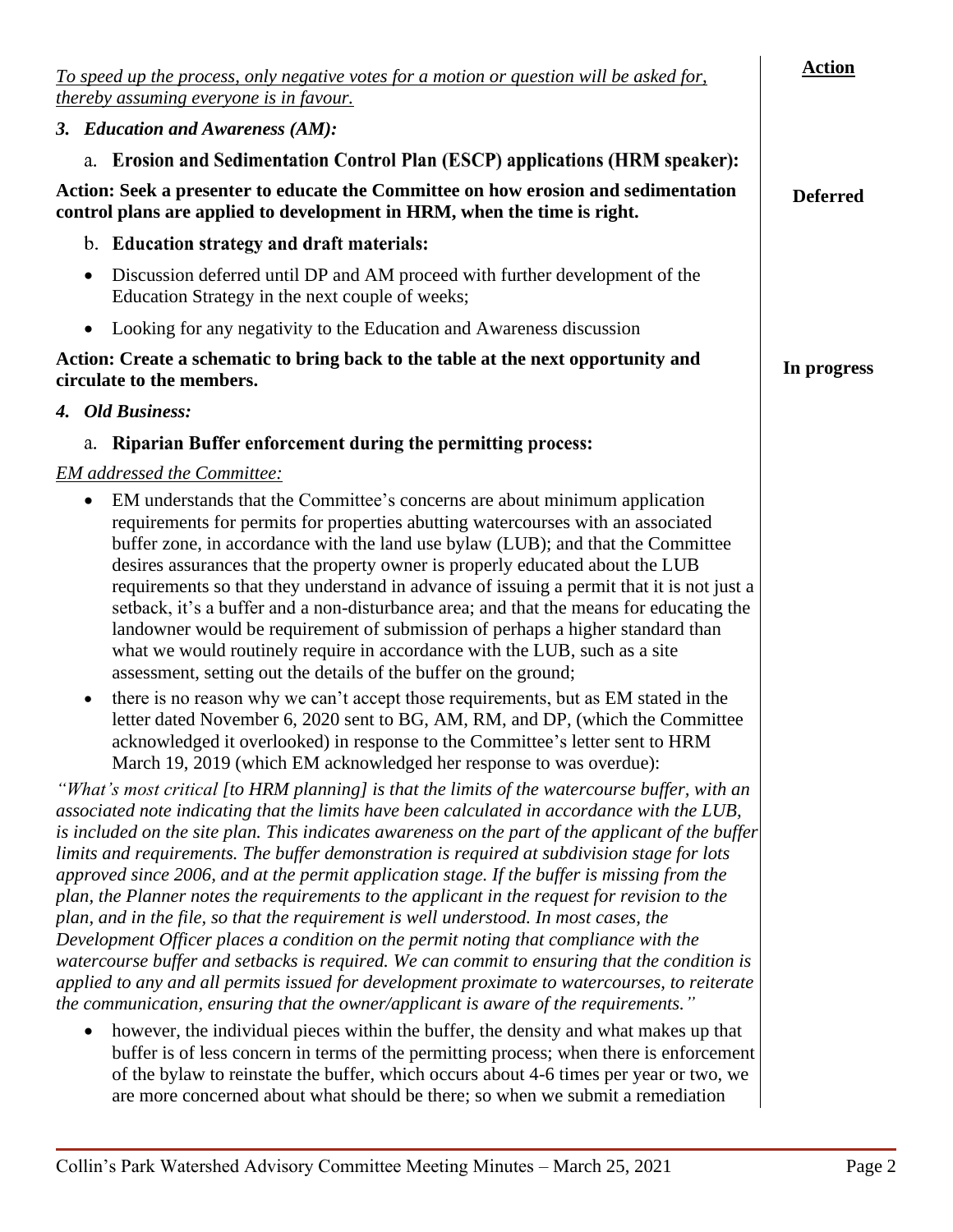*"…where there have been instances of unapproved disturbance within the buffer, a remediation plan is required to be submitted. That plan is reviewed by the Municipal Superintendent of Urban Forestry and the Development Officer. A site visit is conducted to ensure that the proposed replanting is appropriate relative to the site conditions and that the number and variety of species is acceptable. Remediation is aimed at successful regrowth rather than exact replacement, which often results in a replanting plan that differs from the vegetation within the buffer prior to disturbance."*

• to record what is in the buffer, as the Committee has suggested, is not as useful as the information provided by Urban Forestry officer about what should be planted there in the event of disturbance;

### **Q:** *Does this address the Committee's concerns? EM*

**A**: Some of the concerns of the Committee's has been that we are seeing the gradual erosion of the buffer over time and that the buffer restrictions are not passed to each subsequent owner. (DP)

**A**: In respect of the people who are negotiating the purchase and sale of such properties, the buffer is probably not top of mind and/or they probably are not motivated to disclose the bylaw restrictions and don't necessarily have to. It is really the property owner's responsibility to know what the bylaws are. Whatever we do in the permitting process is not going to prevent an erosion or understanding of the bylaws over time. Neither will they deter people who are bent on interfering with the buffer zone; and we cannot have an army of patrol officers. What we are left with is relying on any erosion of the buffer to be reported to us by others. (EM)

#### **Q**: *How do the lots on an urbanized lake like Russell Lake have better buffer protection than those along the Shubenacadie Canal? (BG)*

**A**: For a couple of reasons: 1. Because of the sensitivity to the lake due to the silty nature of the soils around the lake and the understanding that there would be a dramatic impact to the lake if those soils were disturbed; and 2. The development agreement (DA) proposal process provided the ability to negotiate with the developer, whereby HRM retained a municipally owned buffer on one side of the lake and on the other side of the lake, the buffer was written into the DA and was demonstrated on the plan, which is registered on title.

Generally, buffer protection is conducted on a community by community basis. How well we enforce it and depending on how well we are able to reinstate something is based on how fragile it is and the depth of the impacts to it. I acknowledge the committee's perspective and why we need to be careful, but I often see the education being misunderstood; for example, despite a remediation plan that has been ordered and has occurred, the same owner keeps insisting on removing the vegetation to get their view, in the hopes that no one will notice and report them. No amount of work on the front end of the process will deter that.

Also, there are limitations in law as to when it applies and when it doesn't; for example, if someone were to remove all the trees in the watercourse buffer, and then come to HRM for a permit application, HRM has limited capacity to enforce protection of that buffer because they weren't developing the land at the time. We will pursue things up front, but if people are resisting compliance, HRM is not going to waste tax dollars to enforce cases with a lot of pushback or where we don't have the authority to enforce them to do what we are suggesting. We are doing our best to tow an environmental mandate and to do the best with what the authority that the province has provided HRM; it is better than pre-2006, wherein we had no protection mechanisms. (EM)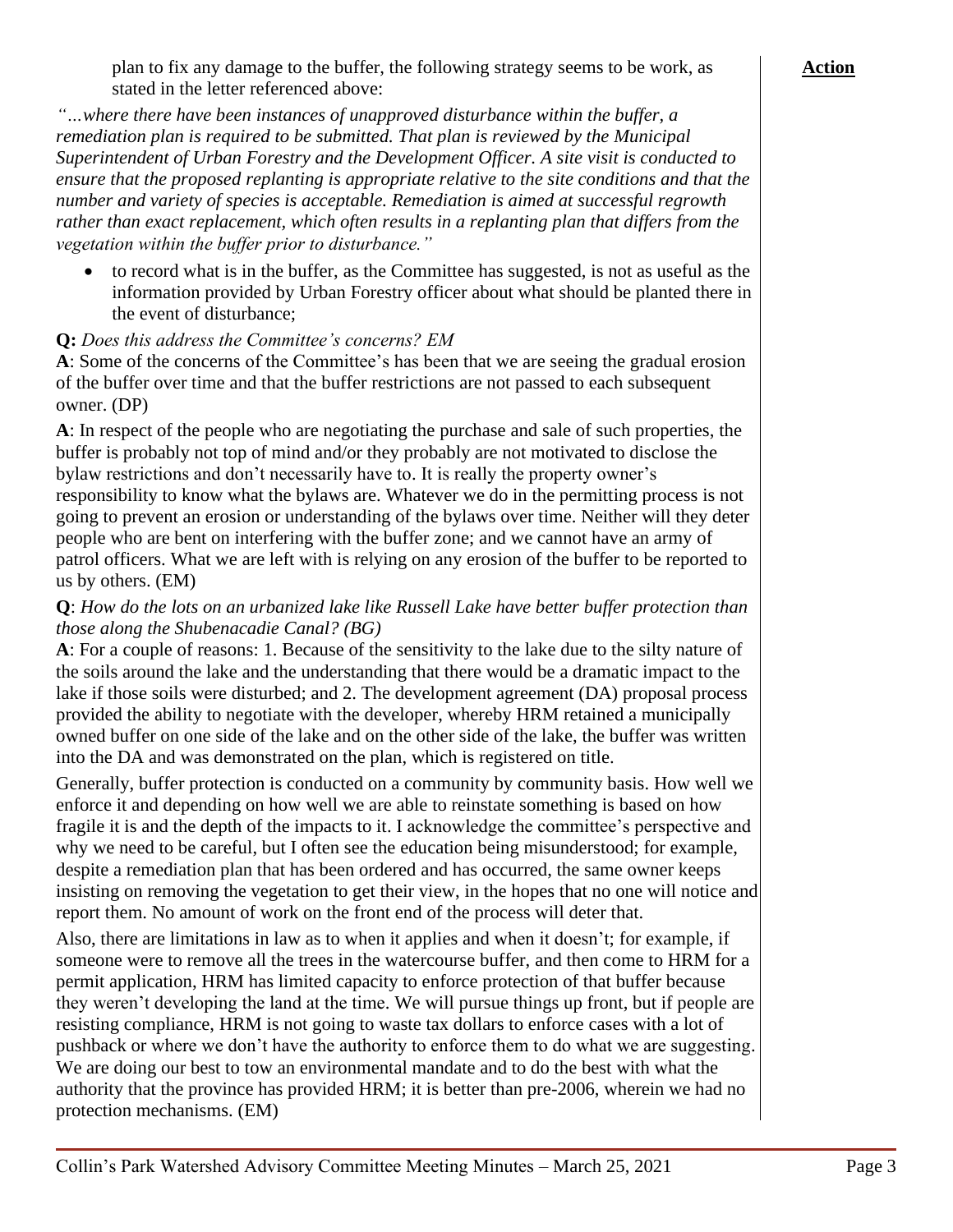| $Q$ : Is there a way for the Committee or SWEPS to help HRM? Is there an avenue there?<br>A: The more messaging the better is helpful. Russell Lake is an interesting example: it is a<br>very sensitive area that was developed by DA, which is where we have the most success, i.e.,<br>keeping private individuals out of the ownership piece. (EM)                                                                                                                                          | <b>Action</b> |
|-------------------------------------------------------------------------------------------------------------------------------------------------------------------------------------------------------------------------------------------------------------------------------------------------------------------------------------------------------------------------------------------------------------------------------------------------------------------------------------------------|---------------|
| A: It really comes down to education and awareness within the community. (DP)                                                                                                                                                                                                                                                                                                                                                                                                                   |               |
| Q: At our last meeting it was suggested to have a narrative or a picture where the buffer is<br>defined. Is that an option? (AM)<br>A: We had a survey that came out today at HRM about the importance or lack thereof to a<br>frequent survey of aerial images up to 2016, 2018, 2020 and using Google Earth satellite<br>imagery beyond that. These tools provide us the ability to see what we want to and are a<br>much more efficient tool in seeing the impacts. As stated in the letter: |               |
| "There are other acceptable levels of detail that can be demonstrated on the site plan that<br>are often acceptable to the Development Officer and that meet the LUB requirements. Aerial<br>images, written descriptions, pictures and plans are routinely submitted, which meet the LUB<br>application requirements and are able to be accepted by the Development Officer."                                                                                                                  |               |
| We have been using that through our enforcement program with our compliance division<br>with great success. Burdening the process with more paperwork is redundant when we have<br>other effective tools to refer to. We will put a term or condition on the permit that warns the<br>landowner whenever there is a watercourse, so we know they know there's a buffer.                                                                                                                         |               |
| Land use activities can spread like a bad rash such as when one property owner does<br>something that their neighbours think is a good idea. Since we need to be notified by the<br>public, making them aware is probably the best way to move the Committee's agenda. (EM)                                                                                                                                                                                                                     |               |
| it appears we cannot take this any further, other than to make it an awareness issue.                                                                                                                                                                                                                                                                                                                                                                                                           |               |
| Action: Include importance of riparian buffers in CPWA Committee's education<br>program.                                                                                                                                                                                                                                                                                                                                                                                                        | <b>AM/DP</b>  |
| RM will take this back to her supervisor to get a response.                                                                                                                                                                                                                                                                                                                                                                                                                                     | Complete      |
| AM to provide a copy of the minutes as soon as they are ready for RM to provide to her<br>supervisor.                                                                                                                                                                                                                                                                                                                                                                                           | Complete      |
| b. Aerotech Park Connector to Hwy 2:                                                                                                                                                                                                                                                                                                                                                                                                                                                            |               |
| Environmental Assessment (EA):<br>i.                                                                                                                                                                                                                                                                                                                                                                                                                                                            |               |
| the Minister's decision on the Aerotech Connector EA was released in January 2021,<br>allowing the project to proceed;                                                                                                                                                                                                                                                                                                                                                                          |               |
| the decision statement defined several items that Nova Scotia Transportation and<br>Infrastructure Renewal (NSTIR) must implement, including ensuring wetland<br>compensation is applied within the Shubenacadie River watershed area;                                                                                                                                                                                                                                                          |               |
| Wetland compensation opportunities for SWEPS in watershed: (TM)<br>ii.                                                                                                                                                                                                                                                                                                                                                                                                                          |               |
| SWEPS (Shubenacadie Watershed Environmental Protection Society) through TM is<br>meeting with the consultant, McCallum Environmental Inc., about the wetland<br>compensation aspect of the project;                                                                                                                                                                                                                                                                                             |               |
| there is the potential for up to \$500,000 in compensation in a variety of forms;<br>$\circ$                                                                                                                                                                                                                                                                                                                                                                                                    |               |
| McCallum is submitting a proposal to NSTIR to conduct a wetland study<br>$\circ$<br>throughout the watershed from Fall River to Enfield; TM is meeting with them<br>to define the area for the proposal, which will incorporate part of East Hants<br>and the Collin's Park Watershed Area's Intake Protection Zone;                                                                                                                                                                            |               |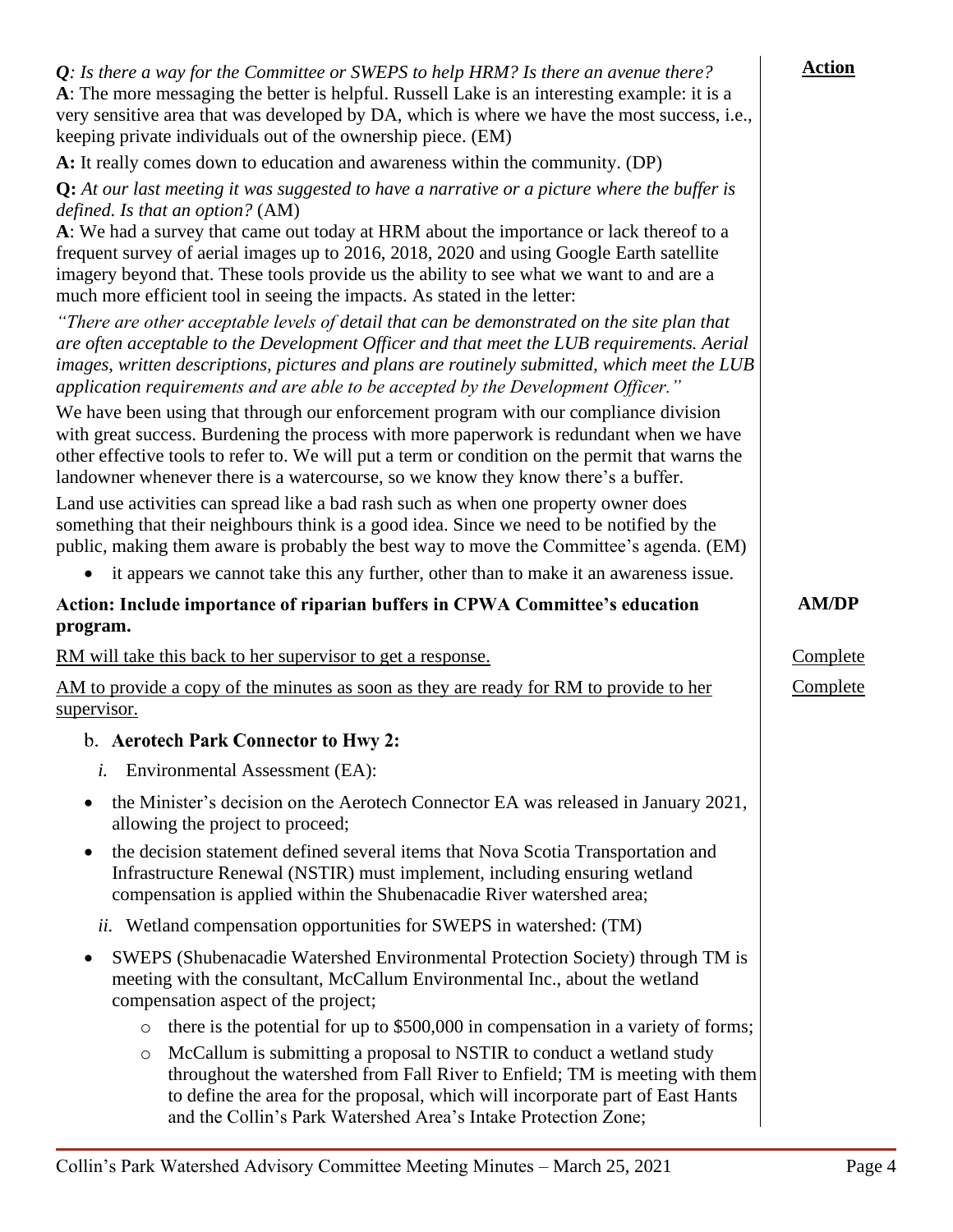| then it is a matter of defining some projects within the watershed area, which<br>$\circ$<br>should come to light through a wetland study;                                                                                                                                            | <b>Action</b>          |
|---------------------------------------------------------------------------------------------------------------------------------------------------------------------------------------------------------------------------------------------------------------------------------------|------------------------|
| TM will inform McCallum that he represents SWEPS on the East Hants and<br>$\circ$<br>Collin's Park source water protection committees and will relay the interests<br>(i.e., wetland protection interests) of these groups to them;                                                   |                        |
| the letter we were going to draft to NSTIR asking that wetland compensation be<br>applied in the watershed area (see Action Item below) may not be necessary now that<br>the focus is to direct compensation toward the assessment and creation of wetlands in<br>the watershed area; |                        |
| let's hold off sending this letter since the province appears to be heeding our<br>$\circ$<br>request/recommendation submitted during the EA process to compensate the<br>wetland loss inside the watershed area;                                                                     |                        |
| let's see what comes of TM's meeting with McCallum and act accordingly;<br>$\circ$                                                                                                                                                                                                    |                        |
| the floodplain study may be another factor in the wetland study, although it seems to<br>be in limbo since the more wetlands are filled in, the more potential there is for<br>flooding;                                                                                              |                        |
| TM to update AM on the meeting to help determine next steps;<br>$\bullet$                                                                                                                                                                                                             |                        |
| Action: Hold off drafting a wetland compensation letter to NSTIR pending meeting<br>with McCallum, after which TM will inform AM to help guide next steps.                                                                                                                            | <b>Pending</b><br>(TM) |
| Determine next steps of this EA process and the timeframe for further response.                                                                                                                                                                                                       | Complete               |
| Send a letter asking where the wetland compensation for the wetlands being destroyed has<br>been directed. Has a compensation area been identified?                                                                                                                                   | Moot                   |
| <b>BG</b> displayed a Google Earth view of the Aerotech Highway cut:                                                                                                                                                                                                                  |                        |
| ~6 hectares of wetland must be compensated for, worth about 30-\$35,000 each;<br>$\bullet$                                                                                                                                                                                            |                        |
| essentially this is the headwaters area of Holland Brook;                                                                                                                                                                                                                             |                        |
| NSTIR must decide how to spend the wetland compensation money before they can<br>$\bullet$<br>apply for a permit and disturb any of the wetlands, which has not been done yet;                                                                                                        |                        |
| according to Bob Pett of NSTIR via McCallum, that should be sometime in August;<br>this is a good news story                                                                                                                                                                          |                        |
| <b>Scotian Materials (Goff's) Quarry Community Liaison Committee:</b><br>$\mathbf{c}$ .                                                                                                                                                                                               |                        |
| Action: Sit on the Goff's Quarry Community Liaison Committee (CLC) on behalf of the<br><b>CPWA Committee and report back.</b>                                                                                                                                                         | <b>Pending</b><br>(BG) |
| d. Shubenacadie Lakes Floodplain & Sackville Rivers Mitigation Studies                                                                                                                                                                                                                |                        |
| Action: Draft a letter requesting a joint presentation about the Floodplain Study to both<br>Committees (SWEPS and CPWAC) signed by TM and DP.                                                                                                                                        | <b>Pending</b>         |
| e. Source Water Protection Plan (SWPP) Development:                                                                                                                                                                                                                                   |                        |
| Submit Collin's Park Watershed SWPP to NSE.                                                                                                                                                                                                                                           | Complete               |
| <b>Action: Remove from Agenda.</b>                                                                                                                                                                                                                                                    | AM                     |
| f. Runoff from new Fall River carwash.                                                                                                                                                                                                                                                |                        |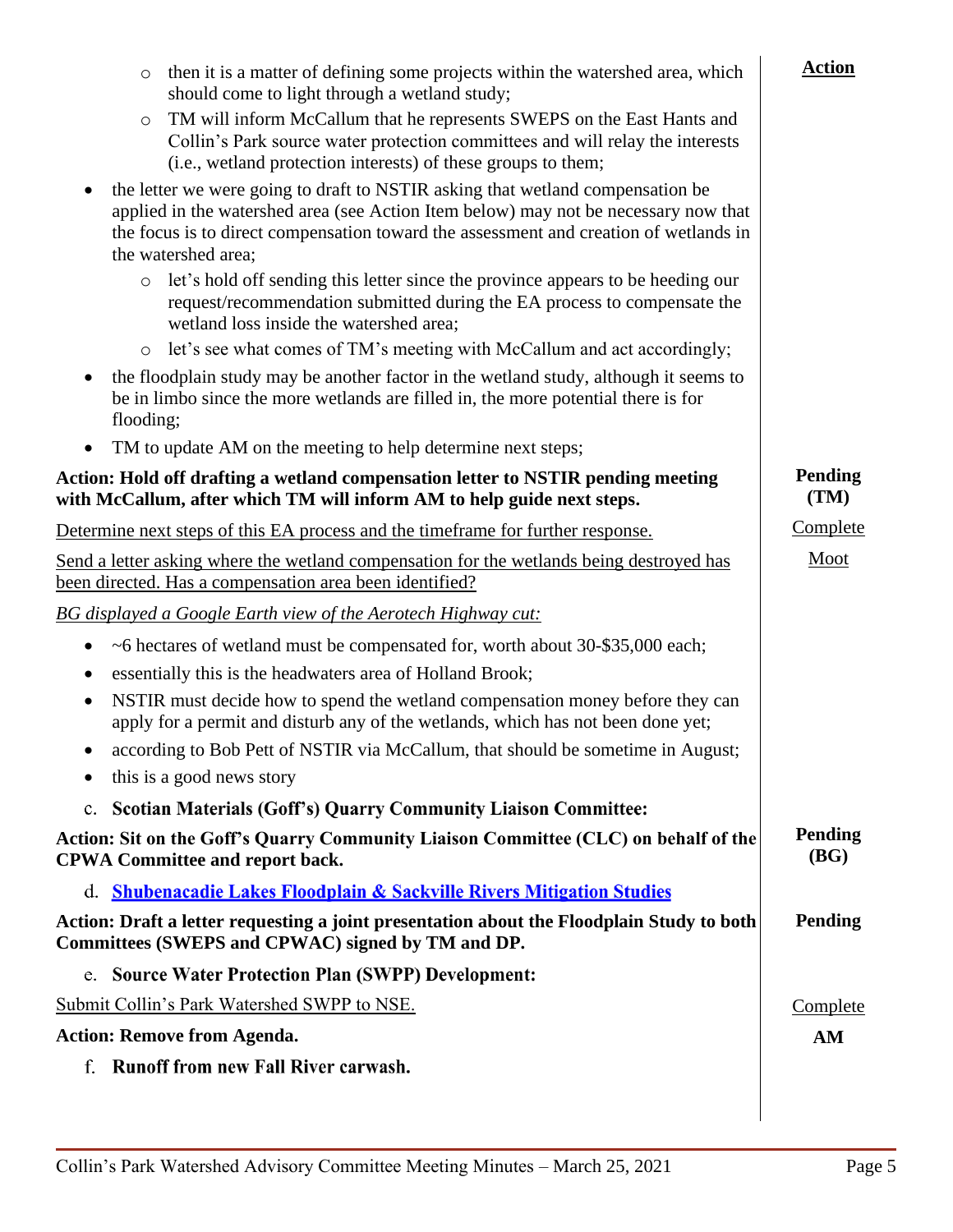# *Dima Aburub, HRM Engineering Technologist, displayed the Fall River Carwash Site Plan and explained the following:*

- we ensure the applicant submits pre and post stormwater management designs to
- know how much water drains off the property pre- and post-development and to ensure there will be no issues for adjacent properties;
- catch basins around the site capture the stormwater and not the carwash water;
	- o the grading plan shows that the car wash driveway slopes toward the carwash catch basin, leaving no chance for the carwash water to go into the stormwater catch basins on the site around the carwash area;
- the carwash has an internal oil and grit chamber that captures all the carwash water, which is connected to a system that separates the oil, grit and soap, then travels to another system for clean up before the water goes into the septic system;
- HRM engineering assesses the applications to ensure no pollutants are entering the stormwater systems because we know they connect to the lake and that they comply with the requirement that no oil or silt may access the stormwater system;
- the gravelly parts of the drawing shown on three sides of the site indicate where pervious concrete pavement will be placed around the carwash to allow surface water to sink in, reducing the stormwater leaving the site and into the watercourse;
- generally, this is a very good stormwater management design;
- however, TM expressed the need for assurances that the oil and grit separator is regularly cleaned out and that the system is being maintained, which is the responsibility of the owner – Sobeys;
- BG suggested highlighting in a newsletter the benefits of the proponent's design and how it is maintained to demonstrate to the community how much thought went into this development; as well as highlighting the responsibility of the developer;
	- o the Committee agreed that it is time to showcase positive developments; DP further expressed that this could be an excellent model that nicely fits into the education program we are trying to create;
	- o expand on this as an education topic; highlight good news education pieces that sets a bar for the area and raises HRM's expectations through community support and embrace and promote initiatives and forward-thinking examples;
	- o Sobeys took the initiative in this and the mall cases and not through bowing to the pressure of watershed protection groups;
- How did this plan come to HRM? Is this something that should be pushed further into the development future?
	- o determine how much of this design was required per [Halifax Water's Stormwater](https://halifaxwater.ca/sites/default/files/2020-03/2020%20Design%20Specifications%20-%20Halifax%20Water.pdf)  [Design Specifications](https://halifaxwater.ca/sites/default/files/2020-03/2020%20Design%20Specifications%20-%20Halifax%20Water.pdf) and how much of the design was due to the forward thinking initiative of the developer to improve water quality going into natural watercourses and our drinking water supplies;
	- o if the latter is the case, take this design feature back to Halifax Water to consider adding to their Stormwater Design Specifications;

**Action: Take this design feature (i.e., catch basins with oil and grit separators and pervious surfaces) back to Halifax Water to consider adding to their Stormwater Design Specifications, if not already there**.

**AM/BG**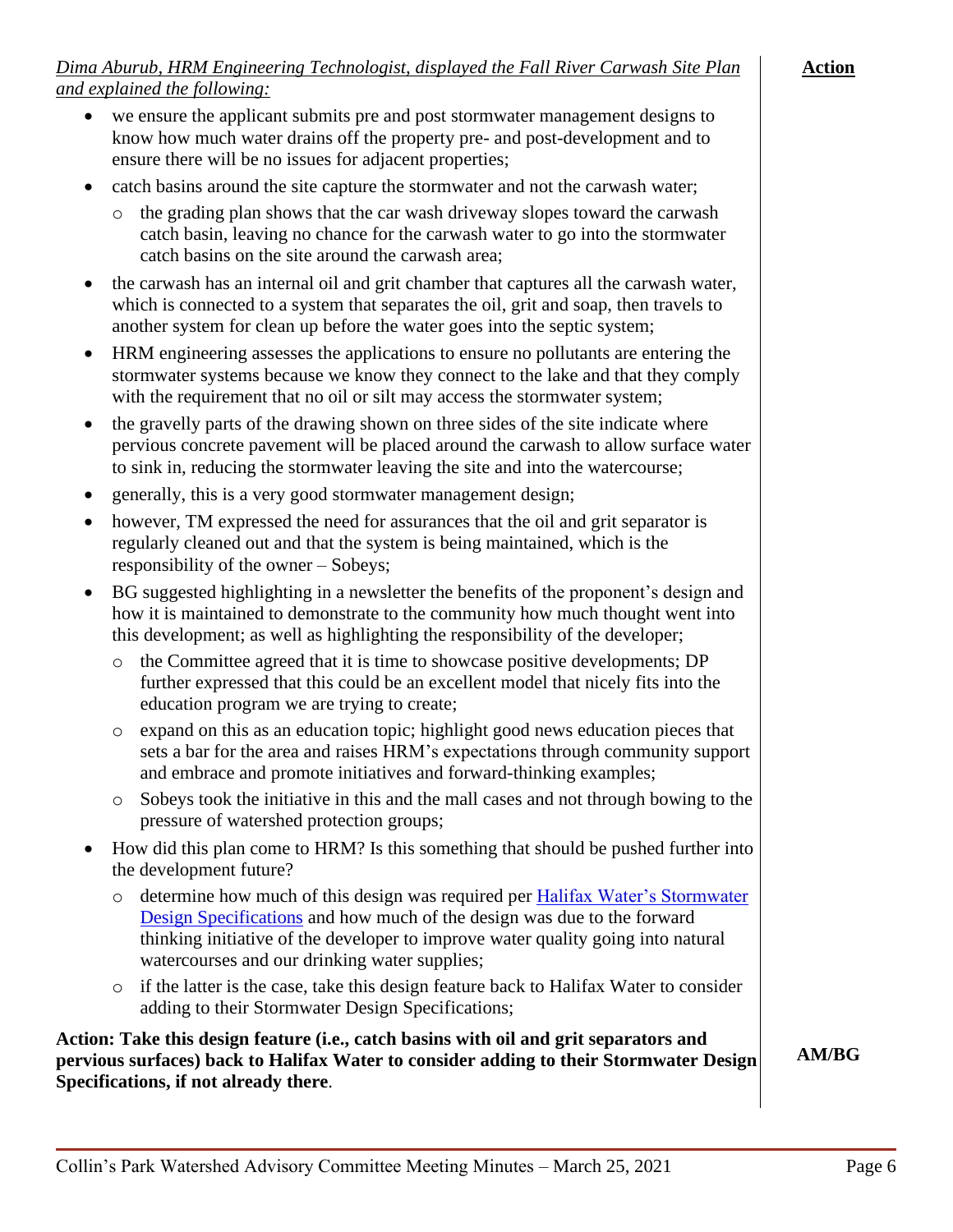|           | DP suggested sending a letter to Sobeys to sing their praises and ask if they would<br>like to join us in promoting this as a best practice example regarding stormwater<br>management in the community.                                                                                                                                                                                    | <b>Action</b>   |
|-----------|---------------------------------------------------------------------------------------------------------------------------------------------------------------------------------------------------------------------------------------------------------------------------------------------------------------------------------------------------------------------------------------------|-----------------|
|           | Action: Send a letter to Sobeys thanking them for taking these stormwater protection<br>and groundwater recharge initiatives and ask if they would like to join us in promoting<br>this as a stormwater best management practice example for the community at large.                                                                                                                        | All<br>(AM/DP)  |
|           | Thank yous were expressed to DA by the Committee for her presentation.                                                                                                                                                                                                                                                                                                                      |                 |
|           | Find out if we need to be concerned about runoff into the storm drain from the new carwash<br>in Fall River.                                                                                                                                                                                                                                                                                | Complete        |
|           | g. Montague Mines Reclamation Project (BG)                                                                                                                                                                                                                                                                                                                                                  |                 |
|           | Action: Defer to next meeting due to lack of quorum.                                                                                                                                                                                                                                                                                                                                        | <b>Deferred</b> |
|           | 5. New Business:                                                                                                                                                                                                                                                                                                                                                                            |                 |
|           | a. Case 22670 – Presentation by Tyson Simms, HRM Planner presentation on<br>behalf of HRM and ZZAP, contractor for Conrad Bros. Quarry regarding<br><b>Rezoning Application:</b>                                                                                                                                                                                                            |                 |
| $\bullet$ | Presenting on an HRM Council-initiated process to consider industrial and highway<br>commercial zoning on the Conrad Quarry lands that includes the following:                                                                                                                                                                                                                              |                 |
|           | background on request and where it sits in the planning process;<br>O                                                                                                                                                                                                                                                                                                                       |                 |
|           | a focus on the staff direction provided by HRM Regional Council; and<br>$\circ$                                                                                                                                                                                                                                                                                                             |                 |
|           | an emphasize on the proposed draft zoning, the requirements for stormwater<br>O<br>management practices and buffering, which formed part of Council's specific<br>direction for this rezoning request;                                                                                                                                                                                      |                 |
|           | the HRM planning and development department is responsible for managing the<br>required planning process and serving as the designated contact for the public; we<br>also present these items to the public and provide recommendations to Council,<br>typically via staff recommendation reports;                                                                                          |                 |
|           | as part of the planning process, HRM planning and development staff often consult<br>with Halifax Water, who suggested we inform the Committee, to which we of course<br>agreed as the Committee has HRM planning and development staff representation;                                                                                                                                     |                 |
|           | this serves as a good opportunity to maintain open dialogue regarding potential<br>$\circ$<br>future development in the watershed;                                                                                                                                                                                                                                                          |                 |
|           | note that this Case does not represent a specific development application, it is rather a<br>process by which Regional Council will consider a change in planned designation in<br>zoning such that if new zoning on this site is approved by Council, it may allow for<br>future development of industrial and highway commercial land uses through an as-of-<br>right permitting process; |                 |
|           | as such, the committee may have opportunities in the future to provide<br>$\circ$<br>recommendations to HRM regarding those specific development applications;                                                                                                                                                                                                                              |                 |
|           | we are looking at a zoning and designation change to allow consideration for<br>O<br>potentially many uses on the site;                                                                                                                                                                                                                                                                     |                 |
|           | we won't drill down into any one use on the site because applications for such<br>$\circ$<br>uses will come later if the zoning change application is approved by Council;                                                                                                                                                                                                                  |                 |
|           |                                                                                                                                                                                                                                                                                                                                                                                             |                 |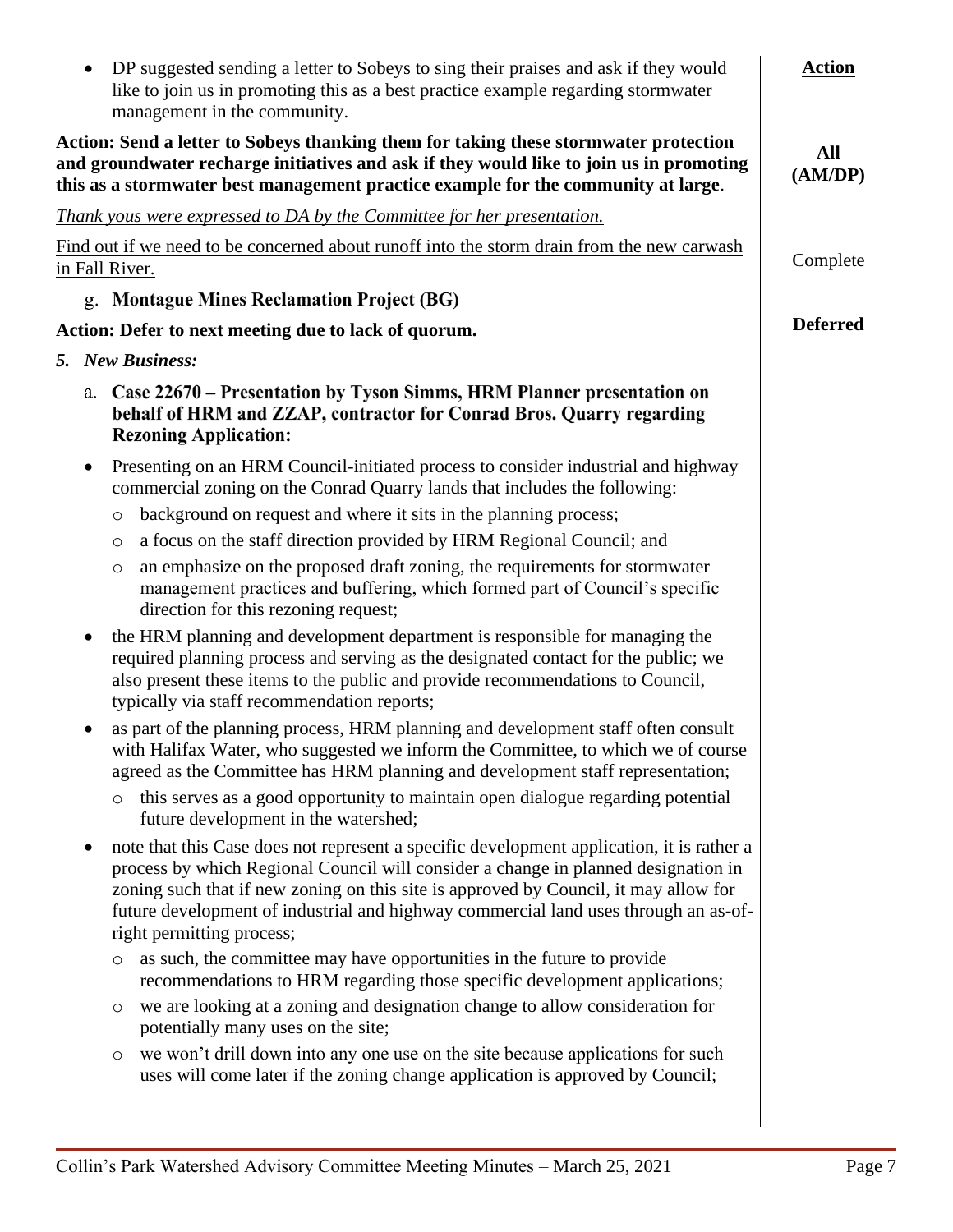• planning staff are not seeking recommendations on this case from the Committee; rather we are sharing information regarding a request by Regional Council to consider a zoning change, which may result in future applications for development;

*Maps of the MPS Plan Designation and LUB Zoning boundaries were displayed:*

- portions of the three (3) Planning Districts that pertain to this Case were illustrated; i.e., Districts 14 & 17 (Shubenacadie Lakes), Dartmouth and Cole Harbour/Westphal;
- as part of staff's recommendations, we will likely incorporate all of the lands within one plan area, likely Plan Area District 14 & 17.
- the existing zoning on the site is mostly residential, except for the I-3 zoning in the District 14 & 17 plan area;
	- o also important is that the Protected Water Supply (PWS) bylaw zone depicted on the north portion of the site references the Lake Major PWS zone and falls in two of the Plan Areas; i.e., Cole Harbour/Westphal and Districts 14 & 17.

**Q**: *When I compare the aerial photo of the quarry's extent with the zoning map it looks like the whole residential zoning portion has already been quarried. How could a residential zone area have already undergone that level of exploitation?* (WS)

**A**: The current uses on the site have existed for some time – approximately 60 years – and predate the current land use designations and zoning. The quarry use is regulated by the province. Since the quarry existed before the zoning was applied, it can operate in the existing watershed [as is also evident on the aerial view] with provincial approval to operate. HRM has no authority to regulate that use. (TS)

The aerial view shows the subject lands, which is comprised of approximately five (5) properties with a total area of approximately 520 acres located north of Highway 107 and borders existing residential development to the north, east, south east and to the south of the developments. The most prominent reference is Lake Charles, which is west of the site.

The site is home to several uses including the quarry operation, asphalt and ready-mix concrete plants, trucking and transportation uses, soil treatment and remediation use, firewood processing and delivery use as well as for storage and recreational vehicles.

# **Background:**

This request from Regional Council has been an active application for a while. In 2006, the Regional Plan identified the Port Wallace region as a future growth node, which included much of the quarry lands. However, in 2014, with the review of the Regional Plan, it was recommended that the boundaries of the node not extend any further north than the 107 Hwy. More consideration was given to this in 2016 and at that time Regional Council directed that a 242 acre portion of the quarry land site be included as part of the Port Wallace Study Area so that area in the future may receive municipal servicing, like the rest of the growth node to the south. While Council made that decision in 2016, they also initiated a request by the Conrad brothers and their consultant to consider industrial zoning on the quarry lands. In 2018 there was a public hearing held for consideration of that case. Council's decision at the time was to neither deny nor approve the application; instead they asked for an allowance of more time to consider zoning for highway commercial uses on the site by placing the consideration of those uses back into the larger Port Wallace Study.

The Port Wallace growth node and the secondary plan area exercise taking place there at one time included the Conrad lands site. In 2016, a separate application (Case 20800) was initiated to consider allowing industrial uses on the site. In 2018, Council held a public hearing where it was decided they weren't going to not approve industrial zoning at the site,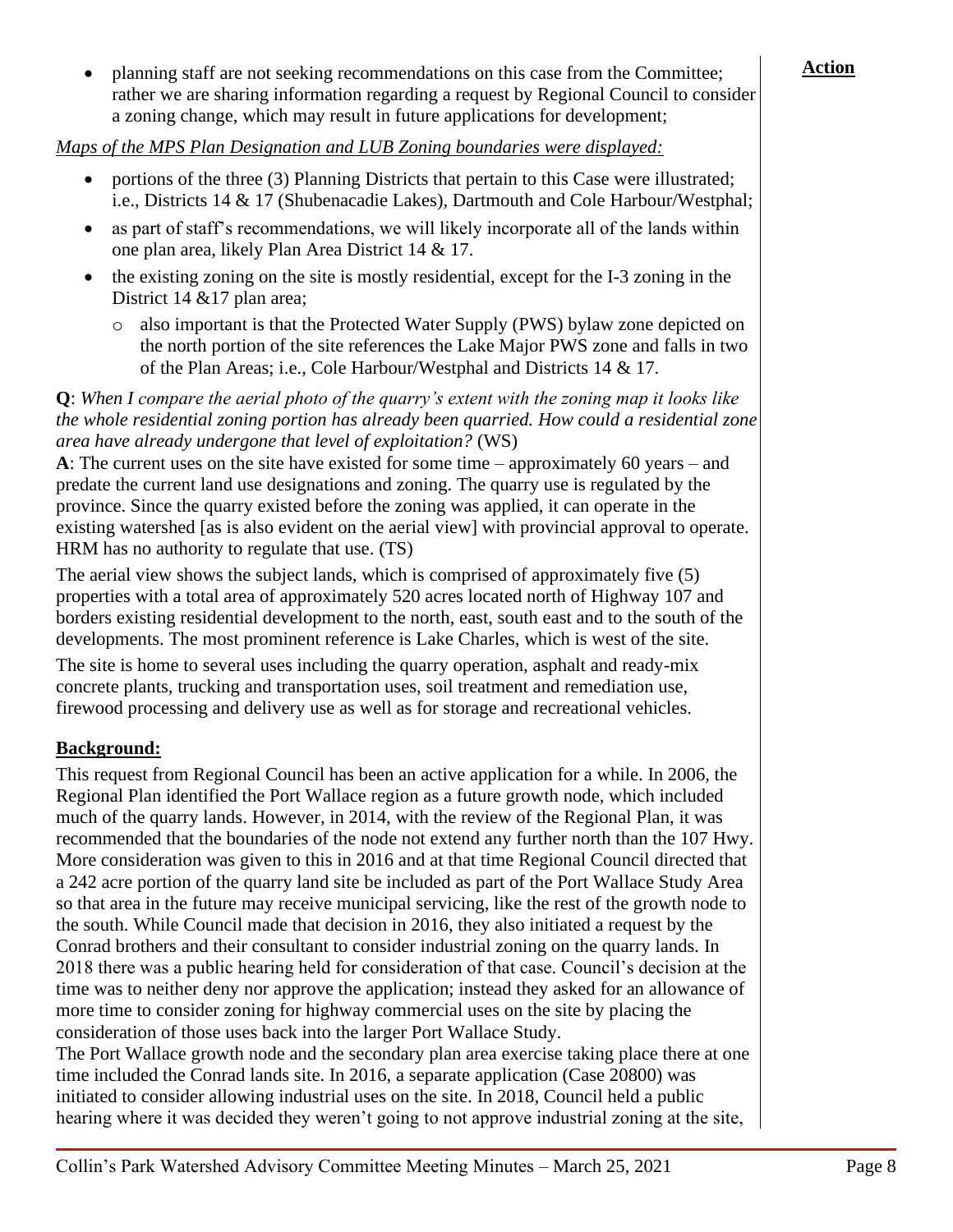but they also did not approve it and instead asked for more time by placing it back into the larger Port Wallace Study Area, where it sits now.

### **Where we are now:**

In 2019 the Conrad lands and the question of industrial zoning was continuing as part of that larger analysis for the Port Wallace growth node and that secondary planning exercise. However, in 2019 it was identified that there were environmental issues related to possible contamination within Barry's Run, so Council directed that they pause the secondary planning exercise until the issues related to Barry's Run were further investigated, since there could be more dialogue between the province and the municipality on that subject. When they paused the secondary planning process in 2019, Council took the question of the industrial zoning for the Conrad site back out of the study area and said let's examine it again in isolation; but when we do it this time, we are going to assign some specific direction on how we should do this. That's where Case 22670 arose – it's a request by Regional Council to consider industrial and highway commercial development on Conrad's lands.

### **Regional Council Directions:**

- 1. Only consider on-site serviced (well and septic) development on the site, as consideration of central water and sewer services continue through the Port Wallace Secondary Planning Process:
	- o This refers to the 242 acre portion of the Conrad site previously mentioned that potentially will receive municipal services in the future; however, where the larger Port Wallace analysis has been paused while Barry's Run is further investigated, we are not certain if or when services would be part of that project; and
	- o Council has said: if you still want to consider industrial zoning on that site, we need to look at the site with no reference to any servicing there and proceed by considering this site as being serviced with on-site systems, which is the approach being taken; however, the draft zone we put to Council may provide some indication of how the property could be developed if it were to have services, though it will be presented to Council as an unserviced area.
- 2. Use the [draft industrial-commercial, and general industrial zones,](https://www.halifax.ca/sites/default/files/documents/about-the-city/regional-community-planning/Draft%20Port%20Wallace%20Industrial%20Zones%20-%20Sept27_2018.pdf) presented to the Public Participation Committee (PPC) for comment on September 2018 as the starting point for further reviews and public engagement:
	- o For the larger Port Wallace secondary planning exercise, the PPC were presented with a list of uses in 2018 (see link above of those zoning uses), which are the uses that were largely brought forward to Council, with some small changes; what you see is predominantly what is being brought forward to Council as the recommended uses for the site;

### *TS displayed a Draft zoning map showing the Commercial Industrial Uses and General Industrial Use.*

- o we presented the uses at a Public Information Meeting in February 2020;
- o one of the approaches we are taking in how we implement these uses is regarding the question of buffering, outlined in Council's Direction 3;
- o as displayed on the map you can see we have proposed general industrial zoning in the centre of the site with commercial industrial zoning surrounding it along the perimeter;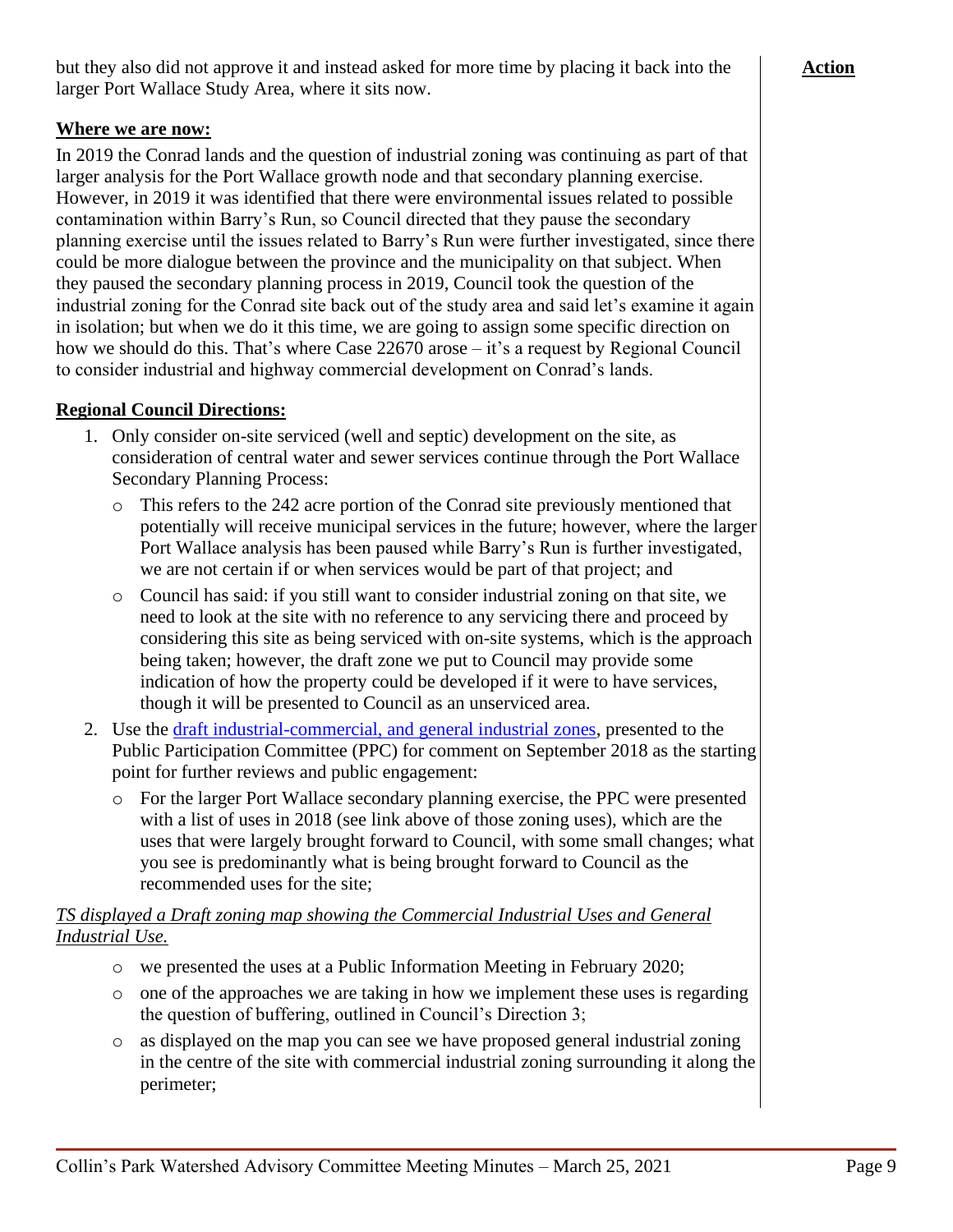- o over time, the heavy industrial uses that are on the site now will be located in the general industrial use zone (in yellow) and will allow for heavy industrial uses; there are not any other heavy industrial uses contemplated that are not already in use, i.e., the existing quarry and the asphalt plant, but there are uses that certainly would be on the same level that would be located in that area;
- o the surrounding commercial industrial use zone (in red) will have potentially supporting uses such as service station uses, broadcast use, mechanical operation trucking facilities and any uses that would support the heavy industrial use but would be viewed as less obnoxious; these would be placed around the perimeter and serve as a bit of a transition to the outer boundaries of the general industrial site;
- $\circ$  on the southern portion of the site showing the zoning boundaries, you will see zone I-3 that exists today; some of the uses contemplated there are ware-housing, transportation terminals, service industries, building material outlets, light manufacturing assembly or processing operations, greenhouses and nurseries and wholesale operations; we are building on the current permitted uses with the intent to support the heavy industrial uses just described.
- 3. Requiring Buffering between new industrial development and adjacent residential areas:
	- o One of the specific pieces of direction was buffering, because this was discussed at length at the public hearing and the first public consultation;
	- $\circ$  the excerpt in the draft regulations notes a buffer of 100 m; but we have received feedback that 100 m may be excessive, so we are proposing 50 m (164 ft) from any CI use and residential or community facility property that would be effectively screened by either a vegetated area or a berm;
	- $\circ$  further requirement is the uses themselves and how they transition into the site, so heavy industrial uses won't be near neighbouring residential development; and
	- o the heavy industrial use on the eastern side doesn't begin for a distance of almost 350 - 400 m; and from the west side the heavy industrial zone does not commence until 220 m eastward; it is a very large 500 acre site, so by identifying an area in the centre, where heavy industrial uses are placed, we can enhance the buffering.
- 4. Require advanced stormwater management practices to be employed:
	- o this part of Council's direction was also related to the discussions at the public hearing and public engagement sessions;
	- o staff has indicated that all new development on the site will be subject to the Halifax stormwater management standards and the applicable bylaws with respect to grade alteration stormwater management;
	- o when Council gave this direction to staff, we did not have the new grade alteration bylaw and the Halifax stormwater standards in place; they since have come online as of last fall, so any development on the site will be required to adhere to those requirements;
	- o built-in requirements include balancing stormwater pre and post flows, managing stormwater quality on site, providing for erosion and sedimentation control and ensuring these are accounted for in any new development; and
	- o this is what will be coming forward to Council as part of that Direction;

# **Action**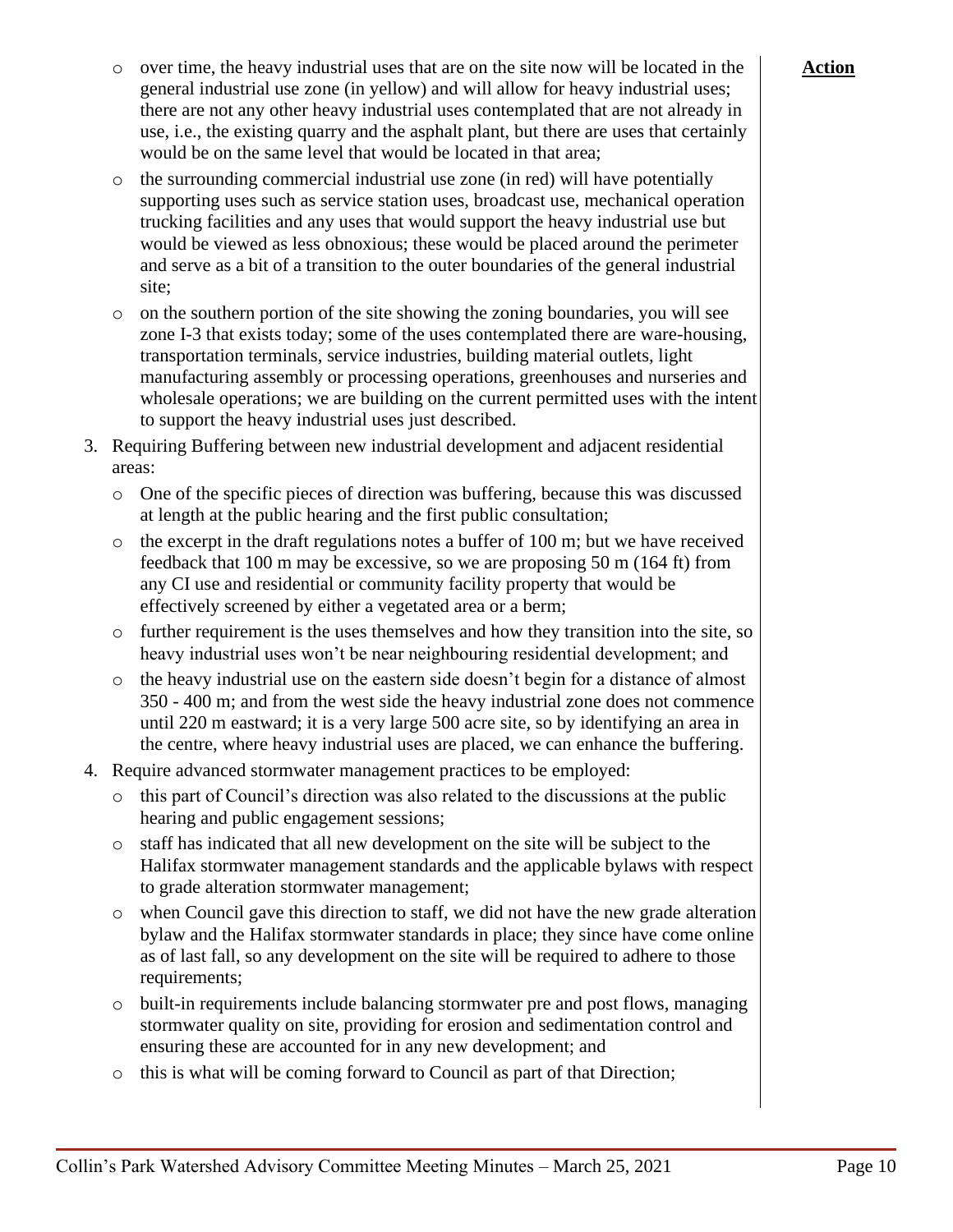- 5. Coordinating the Drafting of the Secondary Municipal Planning Strategy (SMPS) and Land Use Bylaw (LUB) amendments with the Burnside Rezoning Project and Plan and Bylaw Simplification Program:
	- o HRM is undergoing an exercise to consolidate many of the LUBs; part of that exercise recently carried out was in the Burnside Industrial Park, which consolidated many of the uses and broke down much of the terminology; so we need to take care that any of the zoning we bring forward is consistent with that approach and that we are not creating new uses or defining uses that are different from other areas that we are trying to create consistencies in;
	- $\circ$  so, we are paying close attention to that bylaw simplification process and making sure that anything we bring forward in terms of a draft zone accounts for the new language being used in the municipality.
- the Planning Process stages that this Case has already gone through are:
	- o the Direction by Council (Initiation); and
	- o Public Meeting held in February 2020.
- this Case is now in the HRM Analysis and Review Stage of the planning process, which involves consulting with our internal groups and some external agencies, one of which is Halifax Water;
- HRM staff are getting close to preparing the Staff Report and recommendation;
- The report will then travel to Community Council meetings and finally through to the Regional Council Public Hearing and Decision.

### **Q**: *One of the things that was apparent from the Ikea development was when all the rock was moved and the construction was done, no one took samples of the water. Could someone write in that the quality of the water runoff needs to be monitored? (TM)*

**A**: Council is asking us to consider rezoning of these lands, not directing us to utilize a mechanism like a development agreement; nor does it appear that a suggestion to develop these lands by way of development agreement, where we could put in a requirement for ongoing stormwater monitoring, will be brought forward. However, through our engineering department, we are administering new requirements for stormwater runoff and new requirements for erosion and sedimentation control. These are requirements that largely came out of the Bedford Plan Area, that were built up and strengthened and applied region wide. I would ask, under the new stormwater management guidelines we have, would we be able to have a stronger position through an as-of-right process to monitor things like stormwater. There is a question of monitoring and ensuring that there is proper stormwater, that the quality of stormwater is considered, which I don't believe we had in place previously. To recap; there is no development agreement mechanism in place to require anyone to do ongoing monitoring. Additionally, the quarry use (only) is regulated by the province, who require testing of stormwater leaving the site on an ongoing basis. (TS)

**Q**: *To MA. This quarry grew in increments. It is way over the 4-ha limit that requires an Environmental Assessment (EA). Has there ever been an EA done on this property? (TM)* **A**: I don't know. If it was an active quarry it would have an industrial approval. If an application came in to alter the size of the operations of it and if it met the trigger for one, then an EA would have to occur, or new refreshed terms or conditions put on the property when they went to renew further industrial approval to operate the quarry. That would be a question for the Bedford office. (MA)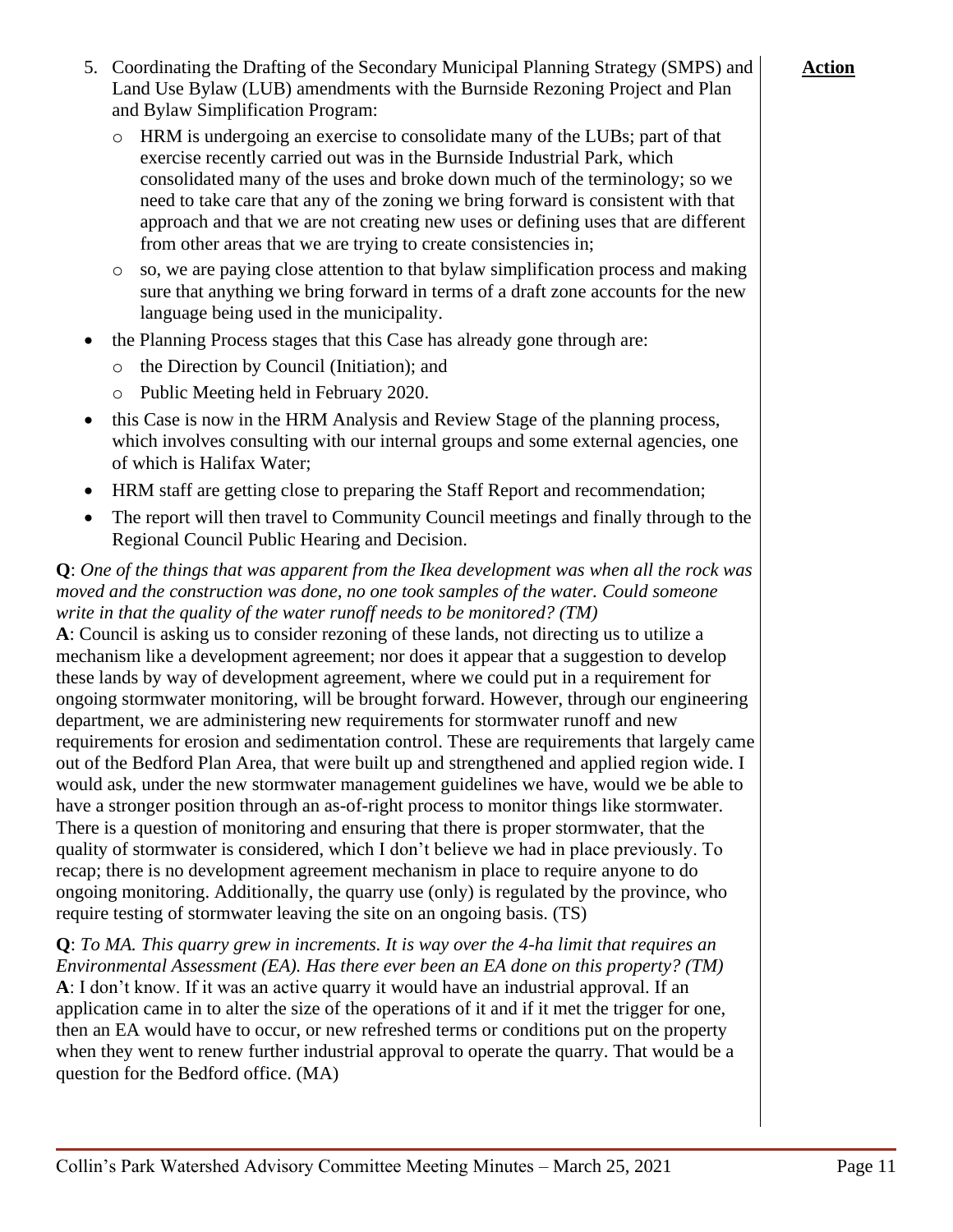| <b>Q</b> : There were several other previous questions for NSE. Could these be framed in an email<br>and sent to MA for him to address and/or distribute to the proper contact for response? (MA) |         |
|---------------------------------------------------------------------------------------------------------------------------------------------------------------------------------------------------|---------|
| Action: Package the previous questions and send to MA to distribute to the appropriate<br>contacts at NSE.                                                                                        | AM/MA   |
| Collin's Park Watershed Advisory Committee Meeting Minutes – March 25, 2021                                                                                                                       | Page 12 |

| monitoring and test results, I could investigate that. (MA)                                                                                                                                                                                                                                                                                                                                                                                                                                                                                                                                                                                                                                                                                                           |              |
|-----------------------------------------------------------------------------------------------------------------------------------------------------------------------------------------------------------------------------------------------------------------------------------------------------------------------------------------------------------------------------------------------------------------------------------------------------------------------------------------------------------------------------------------------------------------------------------------------------------------------------------------------------------------------------------------------------------------------------------------------------------------------|--------------|
| Action: Check whether an EA was done on the Conrad Bros. Quarry and whether<br>monitoring is required; and if so, whether the Committee can access the stormwater<br>monitoring water quality test results.                                                                                                                                                                                                                                                                                                                                                                                                                                                                                                                                                           | MA           |
| $Q$ : To follow up on TM's point; it seems that the suggestion of moving to heavy industrial<br>zoning into the northeastern area of these sites could be advantageous to the residential area<br>on the west side of the Forest Hills Extension. Associated with that then, this will<br>dramatically reduce the operational size of the quarry. WS indicated that he has been in<br>Waverley for several years and to his knowledge there has been no reclamation on the site<br>since it was started other than the north side.                                                                                                                                                                                                                                    |              |
| Three $(3)$ parts to my question:<br>1. Has consideration been given, since this is a regulation of quarries, to maintain a                                                                                                                                                                                                                                                                                                                                                                                                                                                                                                                                                                                                                                           |              |
| quarry to that size that would be restricted to about 20 percent of that size?                                                                                                                                                                                                                                                                                                                                                                                                                                                                                                                                                                                                                                                                                        |              |
| 2. Is there any intention to require any reclamation of the C-I zone area of those lands?                                                                                                                                                                                                                                                                                                                                                                                                                                                                                                                                                                                                                                                                             |              |
| The stormwater flow from this whole site comes down through a major stream to Lake<br>3.<br>Charles. The soil they were grubbing was dumped into the current R-I portion of the<br>site, just east of the number 7 Highway. I don't recall any public consultation about<br>putting hundreds of thousands of tons of fill where the recreational vehicles are now,<br>thereby covering over that stream running into Lake Charles. To my knowledge there<br>has never been any water quality monitoring of that water from that site, which could<br>contain arsenic and other metals. What is being done to ensure monitoring of the<br>water quality and potential contaminants coming from the expanded commercial use<br>of that site going into L. Charles? (WS) |              |
| Discussion about the location of the stream referred to:                                                                                                                                                                                                                                                                                                                                                                                                                                                                                                                                                                                                                                                                                                              |              |
| $Q$ : Is this the stream toward Whebby's old site? (TM)<br>A: It is off Lake Charles Road where there is a little cove into Lake Charles. You can see a<br>meandering of the stream inland, which disappears because it is piped. (WS)                                                                                                                                                                                                                                                                                                                                                                                                                                                                                                                                |              |
| SWEPS tested the water quality of two streams into Lake Charles in 1995, which<br>$\bullet$<br>showed high levels of Arsenic. Barry's Run was one of them and had the highest As<br>levels.                                                                                                                                                                                                                                                                                                                                                                                                                                                                                                                                                                           |              |
| $Q:$ To what extent is NSE testing the water quality of this and other potential pollution<br>sources of this area going forward, in consideration of the expanding commercial usage of<br>this whole area? The bottom line is, this water is flowing into this chain of lakes to Lake<br>Fletcher, which is the source water supply for Collin's Park. (WS)<br>A: Overall, monitoring for all watercourses of concern throughout the province is not in the<br>mandate of NSE. If it is runoff from an operation that has current approval from NSE then<br>there are terms and conditions that usually require a monitoring or sampling plan. (MA)                                                                                                                  |              |
| $Q$ : There were several other previous questions for NSE. Could these be framed in an email<br>and sent to MA for him to address and/or distribute to the proper contact for response? (MA)                                                                                                                                                                                                                                                                                                                                                                                                                                                                                                                                                                          |              |
| Action: Package the previous questions and send to MA to distribute to the appropriate<br>contacts at NSE.                                                                                                                                                                                                                                                                                                                                                                                                                                                                                                                                                                                                                                                            | <b>AM/MA</b> |

**Q**: *Could you (MA) check to see if there is anything of that nature to which we could refer, to* 

**A**: I could check whether an EA was done. It is public information. Regarding required

*know what the historic runoff from the water testing is? (TM)*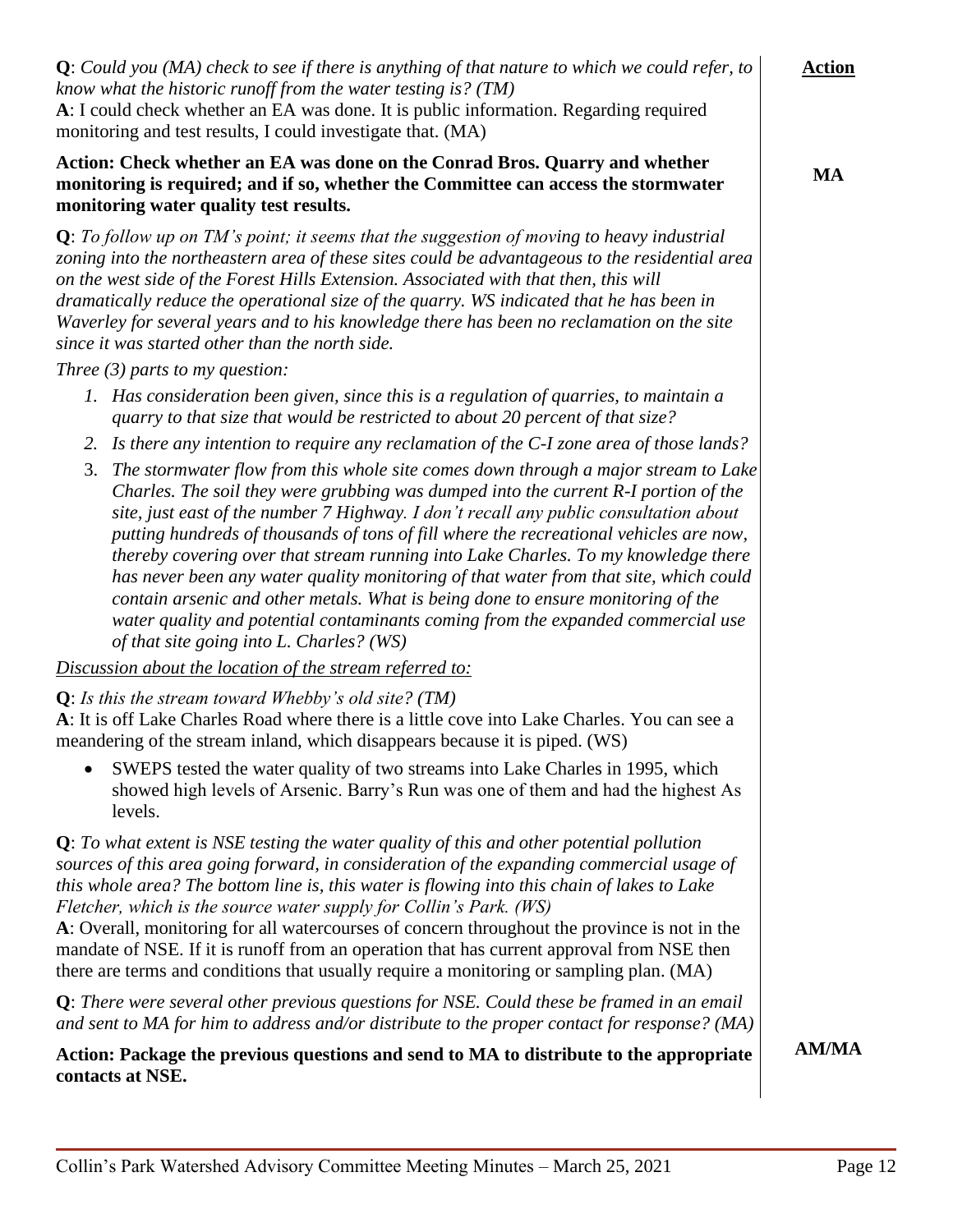### **Discussion:**

There are three municipal systems that draw water from this watershed system, including two Halifax Water municipal drinking water supplies, one at Collin's Park (from Lake Fletcher) in Wellington and Bomont (from the Shubenacadie River) in Elmsdale; and the Municipality of East Hants also draws its municipal water supply from the Shubenacadie River. (BG)

There are also a lot of registered water suppliers along this system including the Oakfield Golf and Country Club. Previously, Sobey's, Wilson's Gas Station/Macdonald's and Subway used to draw their water from Lake Thomas but have since connected to the municipal water supply coming through Fall River; but there are many others who still draw water privately from the system. The province requires such water drawers to collect a chemical sample every two years and bacteria samples quarterly, so the province has that information. (TM) I am more concerned about the diverse use of this site area and its potential for increasing the contamination risk to the water supply risk from such things as petroleum products, for example, in a poorly monitored area. We are talking about a big water supply system that has

the potential to carry contaminants all the way to the Minas Basin from this site, which appears to have the potential to be a major contamination source. (WS)

This is an active quarry. If sampling has occurred and monitoring results at the sample site locations and exit points from the property indicate that high levels of concerning parameters have been found by a variety of sources, such information would be available. (MA)

Council should be informed of the extent of the potential for contamination so they can't claim ignorance of the potential for contamination. Although it may be factually correct that NSE is the responsible agency after contamination occurs, it is still important for this Committee to make HRM aware that there are potential risks of which they should be aware. So, while NSE might not be able to respond, if they don't, then HRM is the entity that will suffer the consequences for the results of this development. (WS)

I am hearing the recommendation from this Committee; can Conrad Bros. share their water quality sampling result information with Council so they can have an understanding what the water quality is like in terms of the land use planning; and for Council to be aware of the potential contaminants that can come off the site and what the implications of such contamination could be, through the documentation. This would demonstrate to NSE and HRM that we understand what is going on and how best to move forward. (BG)

• Transportation concerns were also raised by WS.

**Q**: *What is the timeline?* BG

**DP**: Does the Committee recommend drafting a response expressing the concerns regarding water impacts from this development application and come back to the transportation which is a slightly different issue that is not related to the CPWAC but it is a significant consequence to the people of Waverley.

# **Action: The CPWAC will formally submit their comments back to TS.**

• We look forward to receiving the questions and we will respond accordingly. It is difficult to respond to the runoff query since that is the responsibility of NSE. To our part we are tying ourselves closely to what we are directed to do by Council. If Council says that what we have brought forward is not adequate we will be directed otherwise and respond via Council's (TS)

**All**

#### **Action**